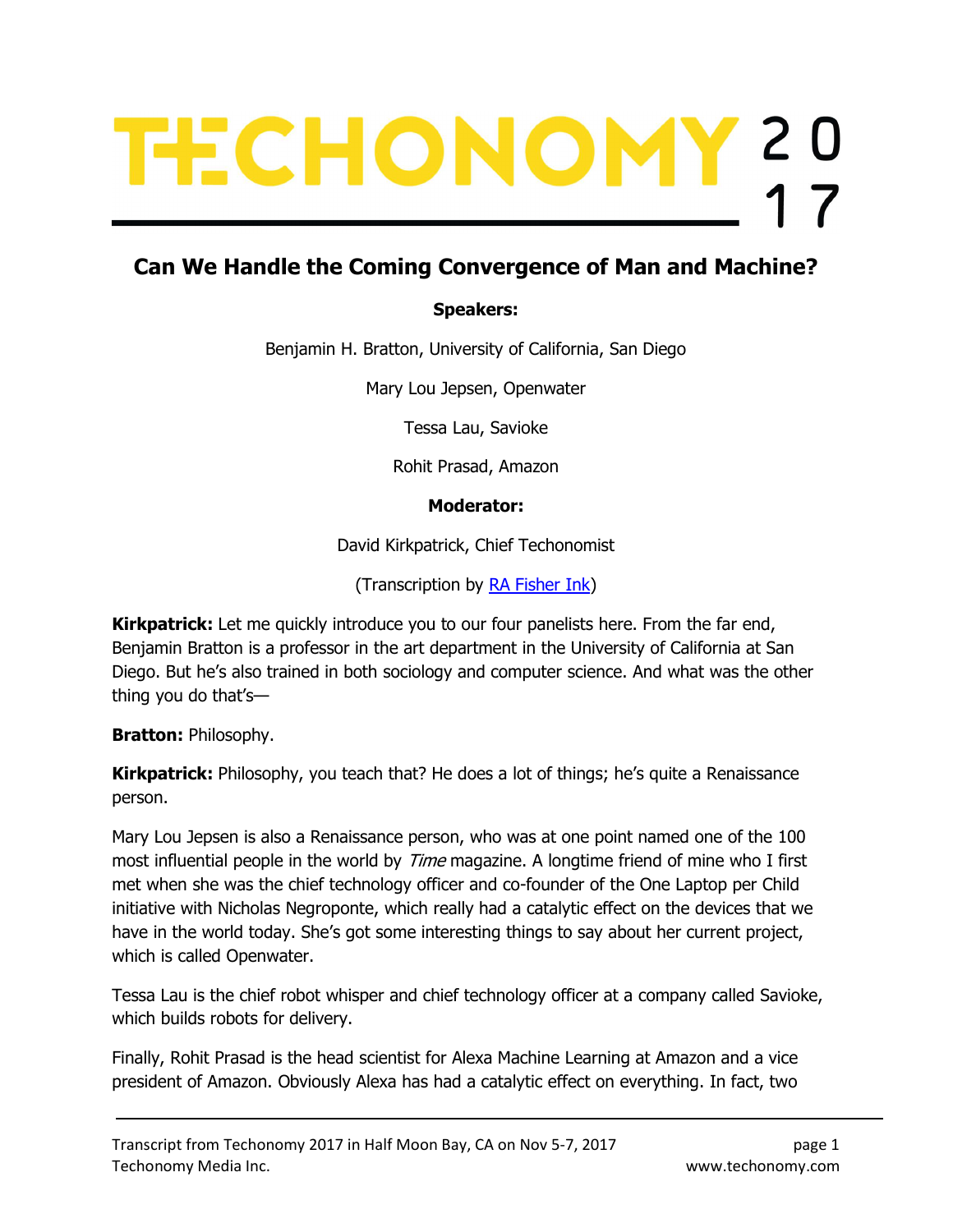years ago, those of you who were here will recall, we had an Alexa on stage, just because we thought it was so cool; we just wanted to see how we could use it on stage. We didn't think of too many good ways at the time, but at least we were telling the world, "This is a fundamentally new change in technology."

Maybe we should start with you, Rohit. When you think about what you're doing with Alexa, talk about it from the biggest picture standpoint, what is going on with this new interface and connection to the cloud and AI deployment?

**Prasad:** So fundamentally, what's going on is we're trying to improve daily convenience. With everything you think about—like, we all grew up, a lot of us here, grew up with Star Trek when that was airing. And you'll remember the convenience of being able to talk to a computer without any touch or looking at it. It was just so liberating as a concept. So we brought that to fruition with Echo. And the goal is, indeed, to make everything be easy by the most natural means of communicating, which is voice, which is what we are born with when we start off in our lives. It is the most easy, convenient way. And if you had a computer that was built into everything and was available everywhere: you can play your favorite tune, you can reorder batteries for instance, you can set up a meeting—all of this just by voice, is extremely liberating. What's also happening with the deluge of devices and services that are connected now, that if you are picking up your smartphone and trying to find how to turn on the light or check on your garage light, that has too many steps. Alexa removes that from you. So ultimately, it's all about daily convenience so that you can do more with your time.

**Kirkpatrick:** Do you think of this as being sort of the interface of the future? Is more and more of our intersection with computing going to happen via voice, in your view and in the view of Amazon?

**Prasad:** Definitely a lot will happen with voice. But it's not going to replace everything we know as it exists, as well. I mean, there's a place for touch, there's a place for screen—and there will be many other haptic feedback mechanisms in terms of interfaces. But voice will find more and more actions that we want to take in our daily lives. [Many things] will be done by voice and that's what we are after right now.

**Kirkpatrick:** When we talk, you know, in the session title about the convergence of man and machine, people and machines, we are accused by some of sexism, but we didn't intend that. Is that where you see us going? Is the world kind of reaching a point where software and systems and human intelligence are getting a little conflated? You know, long term?

**Prasad:** I wouldn't say they are getting conflated. They all have different strengths. If you think about machines, they are better at computing. If you asked a machine to compute a factorial, it's way more easy for a machine to do it than humans. If you asked a machine to search across a massive catalogue of music or video, again, for machines it's easier. I think what we are going to find more—and this is beyond Alexa—we'll find more and more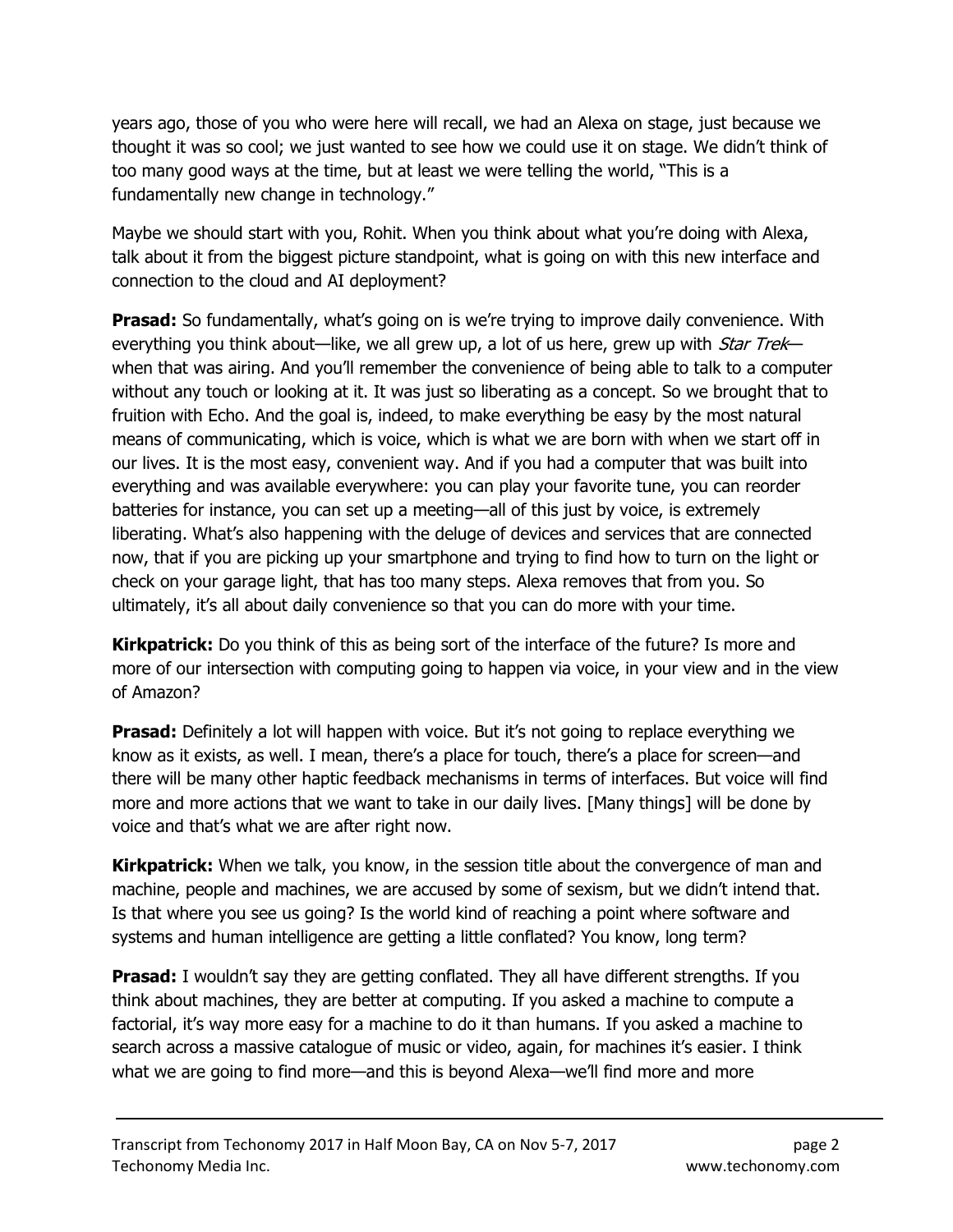collaborative tools with AI and machine learning in general, where you will be able to do more with machines and humans working together.

**Kirkpatrick:** Okay. We'll get back to some implications of that. But thank you so much. So let's just go down the row here. Tessa, how do you whisper to robots?

Lau: I think we all grew up in a world where robots are the future, right? We all grew up with the science fiction and the stories and the movies, and we all want to make robots happen. And the way I'm helping to do that is by birthing a new generation of service-delivery robots. And I happen to whisper to them in order to get them to do their job. Robots are fairly complex things, and so one of the things that I am passionate about is how do we make them function in today's society and do things that are productive and help people, in order to make their way in the world?

**Kirkpatrick:** So talk a little bit more exactly about what your robots are doing right now.

Lau: We started Savioke with a vision of getting robots out into the world. You know, we all have this dream about a future in which robot assistants are everywhere. But it turns out that robotics is pretty hard, and so one step at a time. The first step that we're taking is to get robots out into hotels doing room-service delivery. So a Savioke Relay will park at the front desk and he'll bring your food, your dinner, your toothbrush, directly up to your room. He'll take the elevator; he'll push the buttons using Wi-Fi, walk down to your room; he'll tell you when he's there by calling your phone, and then he'll bring you your item. And this is changing the way hotels are providing guest services inside their properties.

Kirkpatrick: He doesn't speak, right?

**Lau:** So Relay deliberately does not speak and it was because four years ago, when we started, Alexa didn't exist, and, you know, that kind of technology was not mature enough.

Kirkpatrick: Let me ask you this: why is Relay male? And why is Alexa female? And should they get married?

# [LAUGHTER]

I mean, I'm just curious. Is it connected to the fact that he doesn't speak? It's very interesting that you're describing him as a male. I'm just curious.

# [LAUGHTER]

Lau: Every one of our hotels actually gives their Relay their own name. One of the hotels that we just brought up in Las Vegas has an Elvis and a Priscilla.

**Kirkpatrick:** Okay, so he's, you know, can be—

Lau: Androgynous.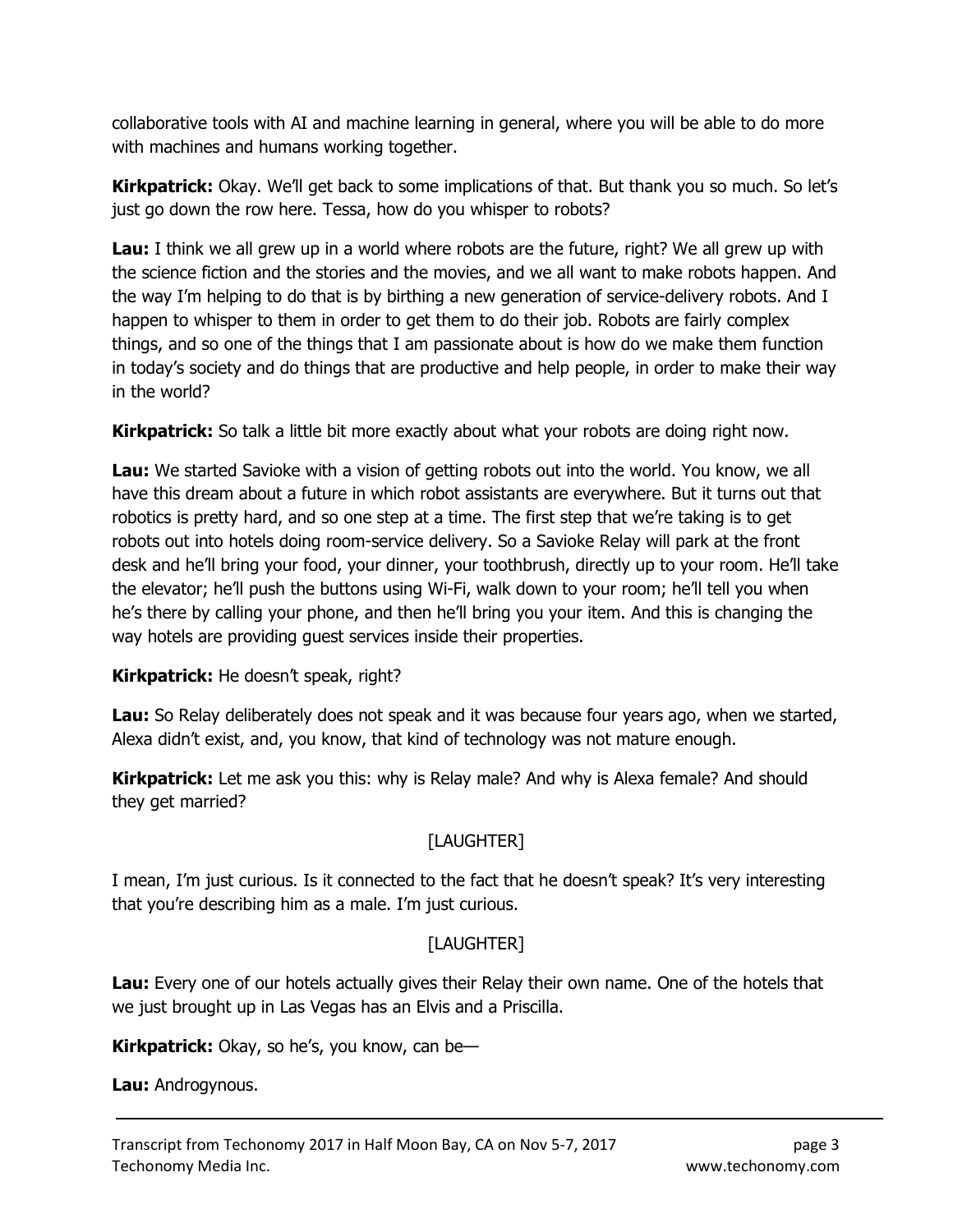**Kirkpatrick:** Yeah, androgynous robot.

Lau: Hermaphrodite.

**Kirkpatrick:** We'll get back to the gender of Alexa in a little while. I know you have interesting things to say about some of the things you've learned, but let's get to that, maybe, as we go forward in the discussion. Because I think it's very interesting the challenges you've encountered.

So Mary Lou, talk about what you're doing now. Just start out with that, because it's so kind of mind-blowing.

**Jepsen:** I was at Facebook and realized as I was working on VR that there was something much bigger I could do. I figured out a way, a discontinuity in Moore's law in the optics, that enables a wearable with MRI resolution that can transform healthcare costs. If you think of it, 25 million people a year die of clogged arteries and heart disease and cancer, combined. It also enables telepathy communication with human thought alone, to transcend language.

**Kirkpatrick:** Just wait, she said, "Communication with human thought alone." I just want to make sure that came through.

**Jepsen:** Basically, a system that can see with very high resolution inside of our body. If I threw you in an MRI machine for an hour, I can tell if you if you've got a tumor. If I throw you in for 10 to 100 hours, I can tell you what words you're about to say, what images are in your head, whether you're in love or not, and so forth.

Kirkpatrick: This is in a traditional MRI machine, you mean?

Jepsen: Yes. Yes. And so actually, this summer we were just trying to match the resolution of MRI. We just got the funding, we got the team up and going, and just bought ourselves a year to work on the basic physics. We're doing this with camera chips and LCDs, highly modified, I know a lot about making LCDs and camera chips in consumer electronics. So I've shipped billions of dollars' worth of stuff on the hairy edge of physics. But this discontinuity in Moore's law enables us to actually get a billion times higher resolution.

Kirkpatrick: You're using infrared light, not magnetic resonance?

**Jepsen:** Right, infrared light. Your body's translucent to near infrared light. Like if we were all sitting here bathed in infrared light and you guys could see infrared light, we would look like kind of the consistency of glasses of lemonade with blood in it. Because we're 3 percent blood. And everybody thinks scattering is random; it's not. The physics show it's deterministic and reversible; if you can make pixel sizes on the order of the wavelength of light and modulate the waves in the wavelength of light, using all kinds of four- and five-syllable words in physics, like—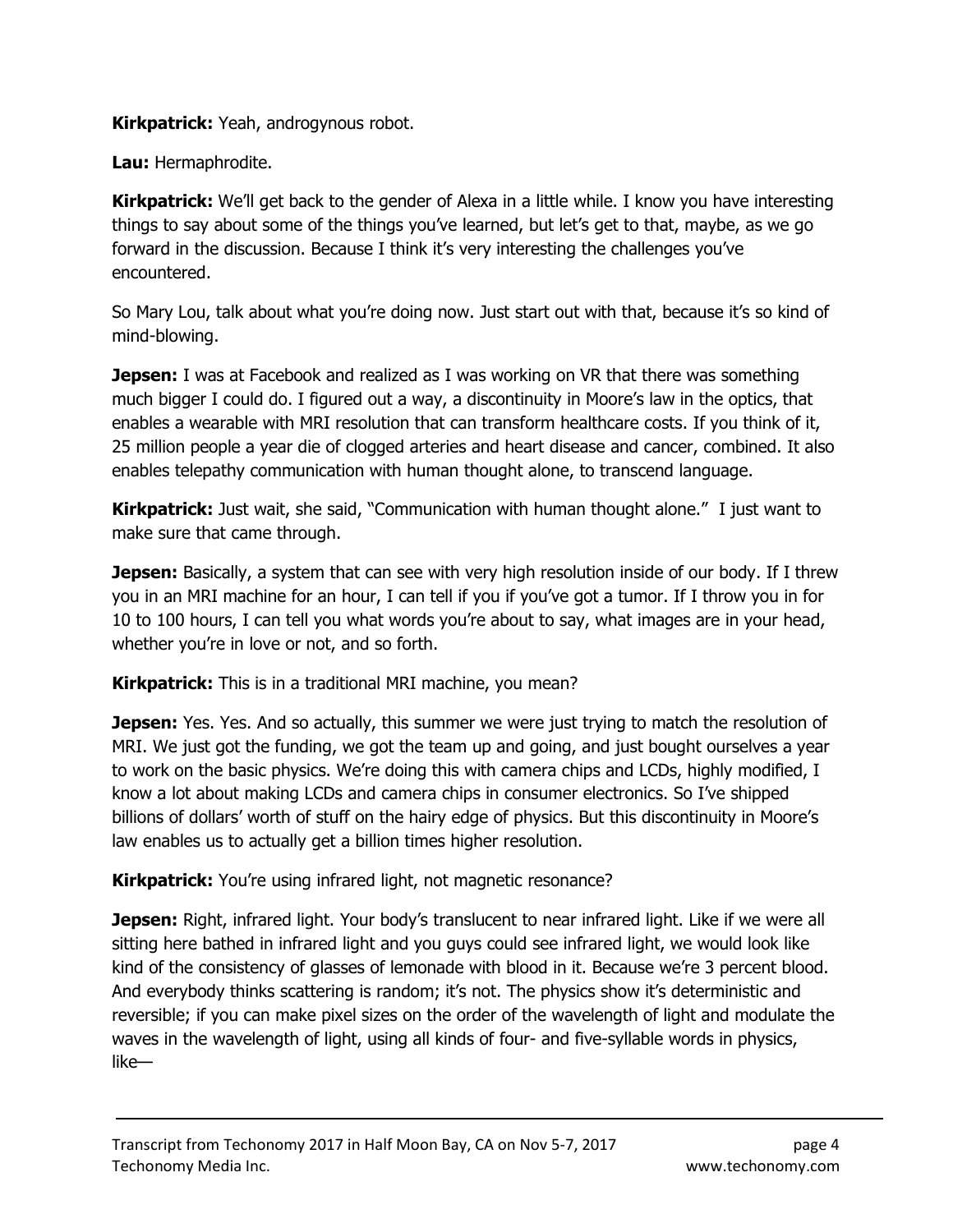**Kirkpatrick:** In other words, you can tell what is being shown by the light with incredible exactness?

**Jepsen:** Yeah. We can focus rather than to a cubic millimeter, to a cubic micron. Which sounds like 1 thousand times resolution higher, but it's an X, Y, and Z, so that's 1 thousand times 1 thousand times 1 thousand which is—

### Kirkpatrick: More than MRI-

**Jepsen:** —two commas, it's a billion times higher, is what we're doing in the lab today. Not product, but we're trying now to decide what products to develop. Like do we try to cure cancer and catch it at Stage 1? Do we go straight to telepathy? Or do you take the largest healthcare expense in the world by far, brain disease, and attack—try to get a handle on that? Two billion people globally live with brain disease; one billion of them can't hold jobs. And so we're working on all of those areas right now as we building up the devices.

Kirkpatrick: So a billion people on the planet cannot hold a job because of the nature of their brain disease?

**Jepsen:** Between like Alzheimer's, Parkinson's, clinical depression, schizophrenia; those are sort of the top ones. But there's ones below that.

**Kirkpatrick:** Wow. That's a big project to solve.

### Jepsen: Yeah.

Kirkpatrick: Okay, bigger picture question—sort of the same thing I asked Rohit: do you see us headed towards a convergence of people and computing?

**Jepsen:** Yeah, I think time is going to seem so slow, as we're able—I mean, it's so cool to do the voice, now. And like, can we get the thoughts out there? Like can you imagine a director being able to dump a rough cut for a movie or an architect who figures out a new building, just to be able to like skip the CAD and just go straight out? As we're able to jack in to the complete thoughts, rather than how we type them out or—we basically get stuff out of our brain now by moving our mouths or typing. Or using Echo.

**Kirkpatrick:** So how soon would we get to that Matrix-like world that you just suggested?

**Jepsen:** I do consumer electronics, so our first products are in a few—like two, three years.

Kirkpatrick: But we won't be able to dump our brain with an idea for a fully formed movie in two or three years, right? I mean—or will we?

**Jepsen:** Well, okay, so before we—so there's this deal of responsibility that I think you talked of in the start. And one thing is that the misuse of that is tremendous. And so we've agreed to make a product that will only work consensually. And we'll only ship it when we can define what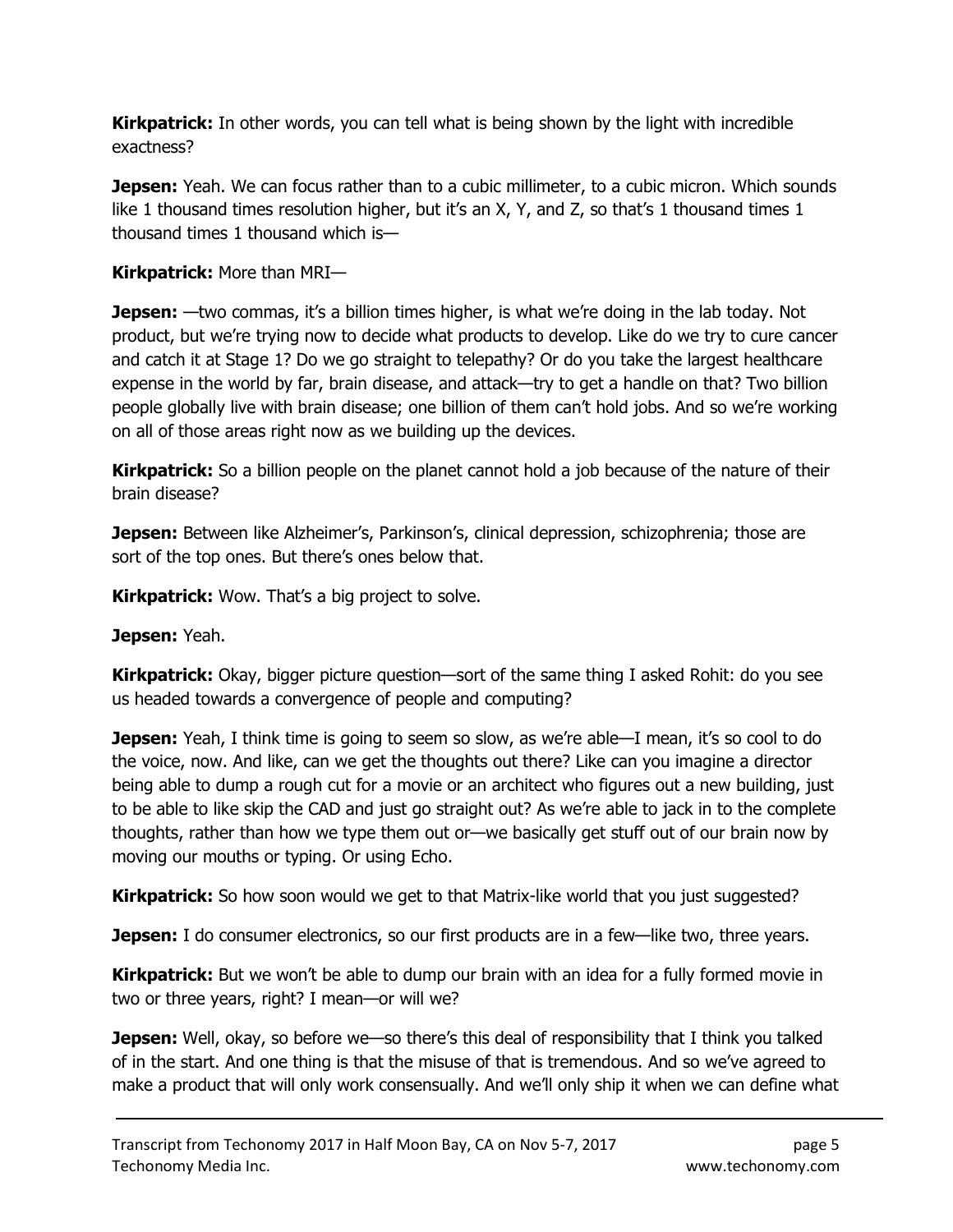it means to be responsible shipping it, because of the neuroethics, the ethical and legal implications. We make the ski hat with LCDs that can read your thoughts. Can the police make you wear it? Can the military make you wear it? Can your parents make you wear it when you come home at 3:00 in the morning and they want to know where you were? Can your spouse make you wear it? You know, like these are—like we think it can only work when the individual wants it to. So there's a bunch of issues like that to be responsible to—

**Kirkpatrick:** Well there's so many things we can follow up on, but one thing, before we move on to Benjamin, you were talking, when we talked on the phone, about the challenge of keeping these technologies kind of gated. And we were talking about China in particular, that you currently are letting no technology out of your lab. But presumably other people are working on the same thing all over the world, in some form, right? There must be a few.

Jepsen: Ah-[SIGHS]-

**Kirkpatrick:** No? You don't think so? Good, okay.

**Jepsen:** No, I think the talent, like this—I mean, I usually do things everybody thinks are stark raving and get them to ship in a few years. But if somebody else was doing it, I assure you, I wouldn't—

Kirkpatrick: So you don't think anybody's doing it.

Jepsen: No.

**Kirkpatrick:** Okay, but do you think if you ship the product, that somebody else would start doing it very fast?

**Jepsen:** Reverse engineering; I mean, the sincerest form of flattery, when we have our first developer kits out. And so we need to be ready when we have the developer kits out with our security and—

**Kirkpatrick:** I also think you said you wouldn't make it in China? Is that a fair statement?

**Jepsen:** Well, I mean, most all consumer electronics are assembled in China and the software is flashed in China, on every single cellphone, every single cellphone in the world. And so there's already security issues. But we haven't decided where our manufacturing is going to be done yet. We're doing a lot of development in San Francisco right now, in our labs, and mostly with partners, actually, at various places mostly in this country. We're not sure where we're going to ship or where it's going to be so-called 'made' in.

### Kirkpatrick: Okay.

**Jepsen:** But it's certainly a concern, for sure.

**Kirkpatrick:** Okay, that's sort of a side question, but I'm glad you mentioned that.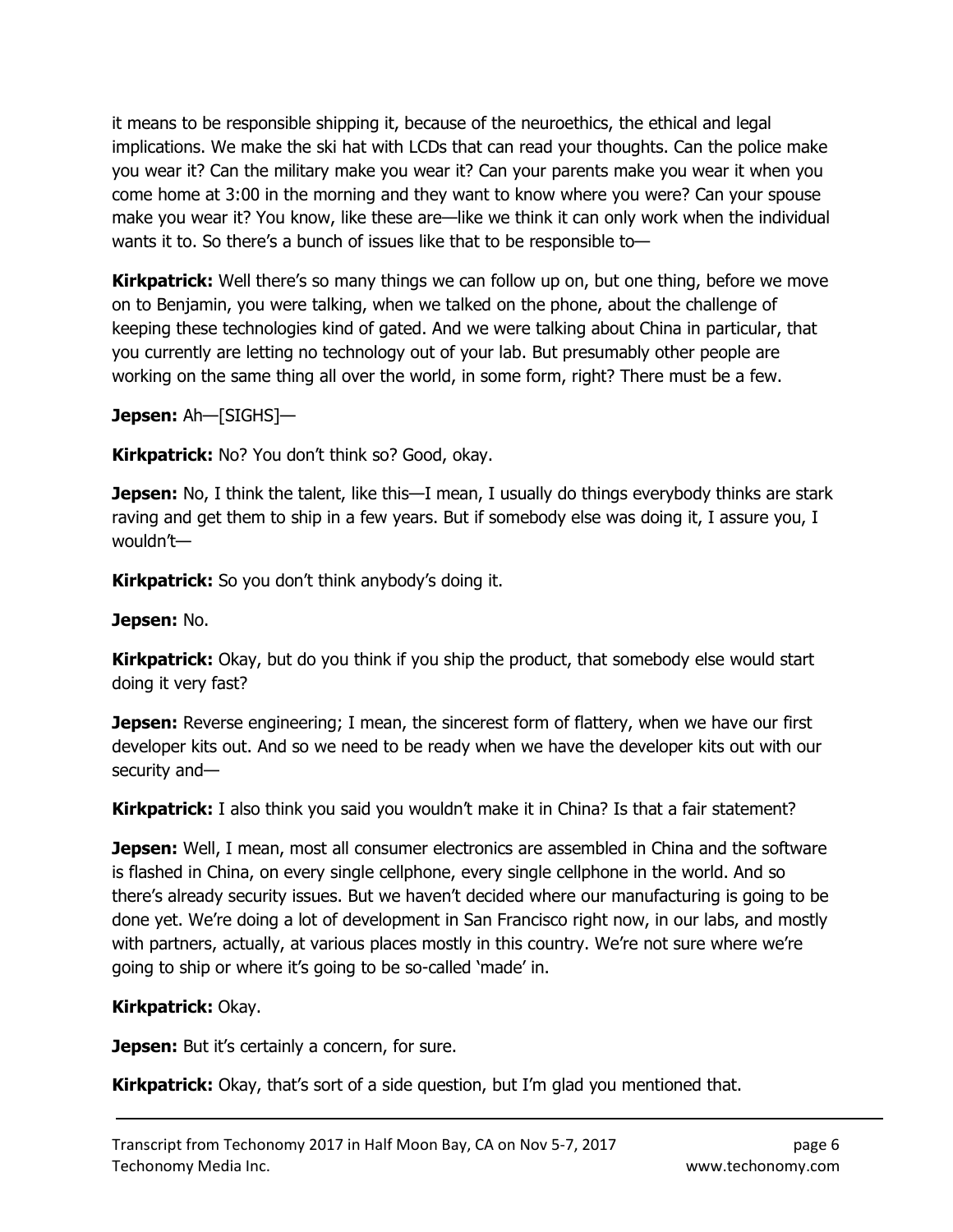**Jepsen:** But again, we have to decide what it means to be responsible in that. And I think there's a big issue right now, even with cellphones being flashed. All cellphones are flashed—

**Kirkpatrick:** Flashed? What do you mean by flashed? What does that word mean?

**Jepsen:** The software is put on in China. As you assemble the motherboard, and the screen, and the, you know, the components, the titanium back or whatever you've got, the software is flashed there with code that can send it through a debug cycle that tends to last—it depends which phone—24 or 48 hours, but—I mean, just think about that: all software—there's software put on every single cellphone in the world in China.

**Kirkpatrick:** Okay. We'll get to that topic in separate sessions later.

Benjamin, okay. Any response to anything you've heard? Or just talk about how you look at this issue of AI and machine versus human intelligence and what constitutes intelligence? I know these things are things you really think about and have written about—

**Bratton:** Maybe I'll try to answer it on a couple of different registers, because—in response to what's been said. I think—one of the things I work on a lot is the development of what I think are perhaps better models of what we mean by AI, what AI is and what it actually isn't. Because I think, in many respects, the more difficult problems for the integration of AI into society and culture and politics as a whole, are ones that have to do with the mismatch of the presumptions and expectations of what AI is and what it can do, than they are core technological problems in and of themselves.

Secondly, perhaps as we were discussing before, some of the geopolitical issues involved with this as well. And so for the first one, I would say a lot of my work is looking at nonanthropomorphic and non-anthropocentric models of AI. I think going back to the Turing test, the idea that we will think of AI as being intelligent if it seems to perform thinking the way that we think that we think. We will grant that this is, in fact, intelligent. And I think that in truth, the types of AI that we are the most successful, deep learning systems, machine learning systems, are ones that are much more dependent on how they sense the world, the input that they have around the world. And the form of thinking is one in which sensing and cognition, for example, are much more blurring together. And I think over time, we will want to see AI as part of a much broader spectrum of forms of material intelligence, of which our—and Mary Lou's work I think, shows quite clearly—our own thinking is really deeply material at its basis. Rather than something different.

The question of the geopolitics of this is also quite interesting. I think, as we were talking, I think one of the things we're going to be seeing over the next coming years, is an increasing fortification of what I call hemispherical stacks; that we have a Chinese stack, a North Atlantic stack, a Russian stack—

**Kirkpatrick:** You mean a stack like the internet, Facebook—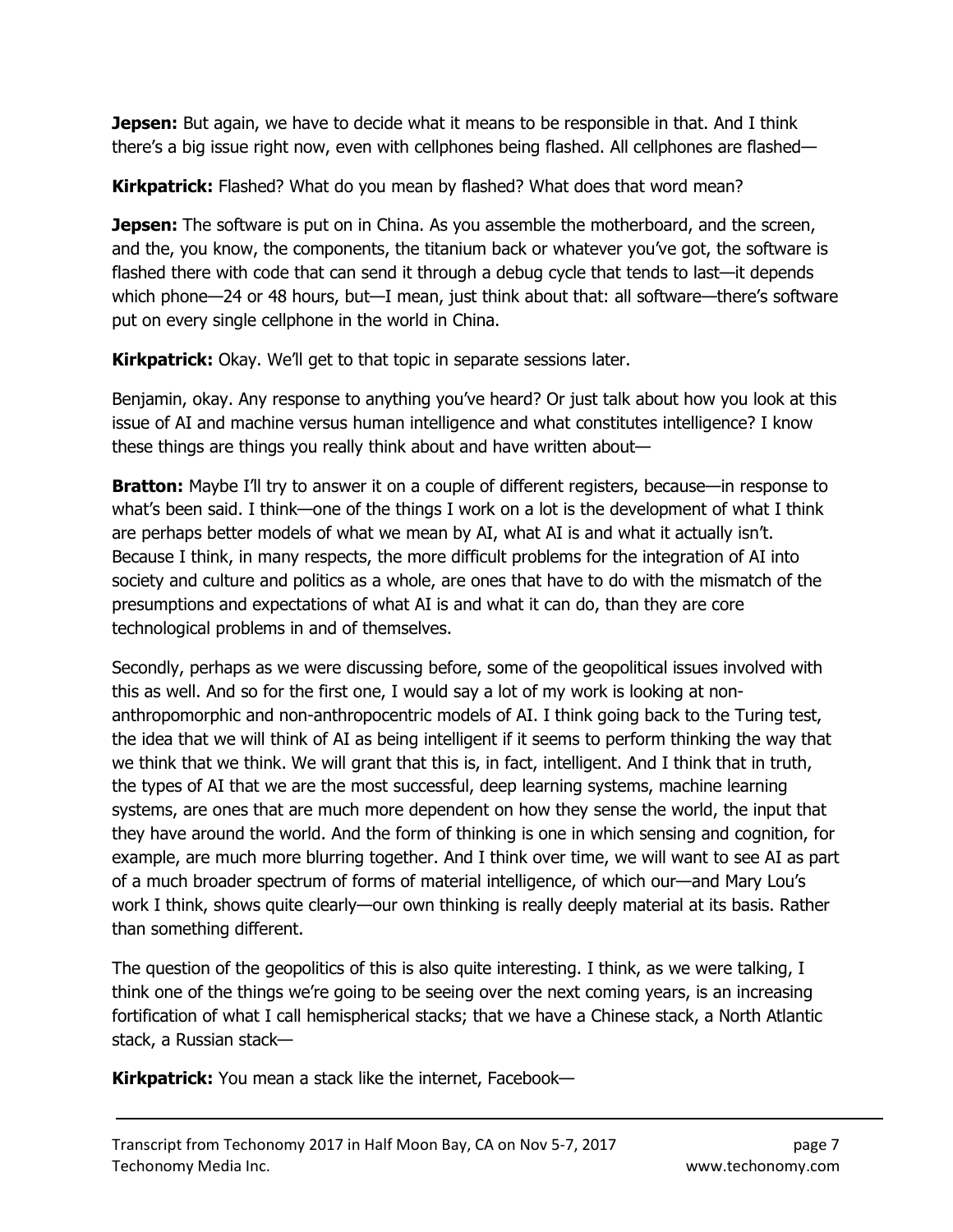**Bratton:** All of that, right.

Kirkpatrick: - NSA security, kind of thing?

**Bratton:** All of this as well. And that the distinction we may have between the geopolitical domain that is structured and essentially enforces itself, its own sovereignty, through its ability to design and monitor and to cohere those technologies, will be more structured. And the AIs that we'll be developing will be ones that evolve inside those encapsulated domains—

**Kirkpatrick:** Oh, I see! The point is that these geographically discrete stacks of software and connectivity—

Bratton: Right.

Kirkpatrick: —and infrastructure—

Bratton: Right.

**Kirkpatrick:** —will engender divergent forms of AI, in effect. Is that—

**Bratton:** That's right. They will be essentially localized within those kinds of domains—

Kirkpatrick: Wow.

**Bratton:** And that the forms of evolution that they're able to bring forth with be ones that will be specified within this as well.

**Kirkpatrick:** You know, Rohit, one of the interesting things about the way you defined what you're doing is you didn't mention AI at all, I don't think.

**Prasad:** Yeah, it's pervasive across everything Alexa does. In some ways it's the ultimate intelligence, because when you're having a conversation, you're trying to accomplish conveying a concept and having an actual discussion on it, it's a super hard problem. It is the way, what makes us as humans be intelligent, and Alexa's one of those AIs where you can't even, in this kind of a setup, you can't tell what the next goal the customer or the user has. So the goal is always evolving. You don't really know what state you are in, so it's a very hard problem. It is an AI as well, but the kind of relationship people have with Alexa also makes it like tell you that it's now making AI a reality in a consumer domain, which is always great to see.

**Kirkpatrick:** Yeah, you sure have done a good job with that. But tell us about that experiment you have underway with some universities. I forget what you call it.

**Prasad:** Yeah, it's called Alexa Prize. It is an ultimate challenge; it's like a grand challenge where the universities, academia, is being challenged to come and build what we call social bots that can converse with you on Alexa or an Echo device, for 20 minutes. It's a pretty daunting target—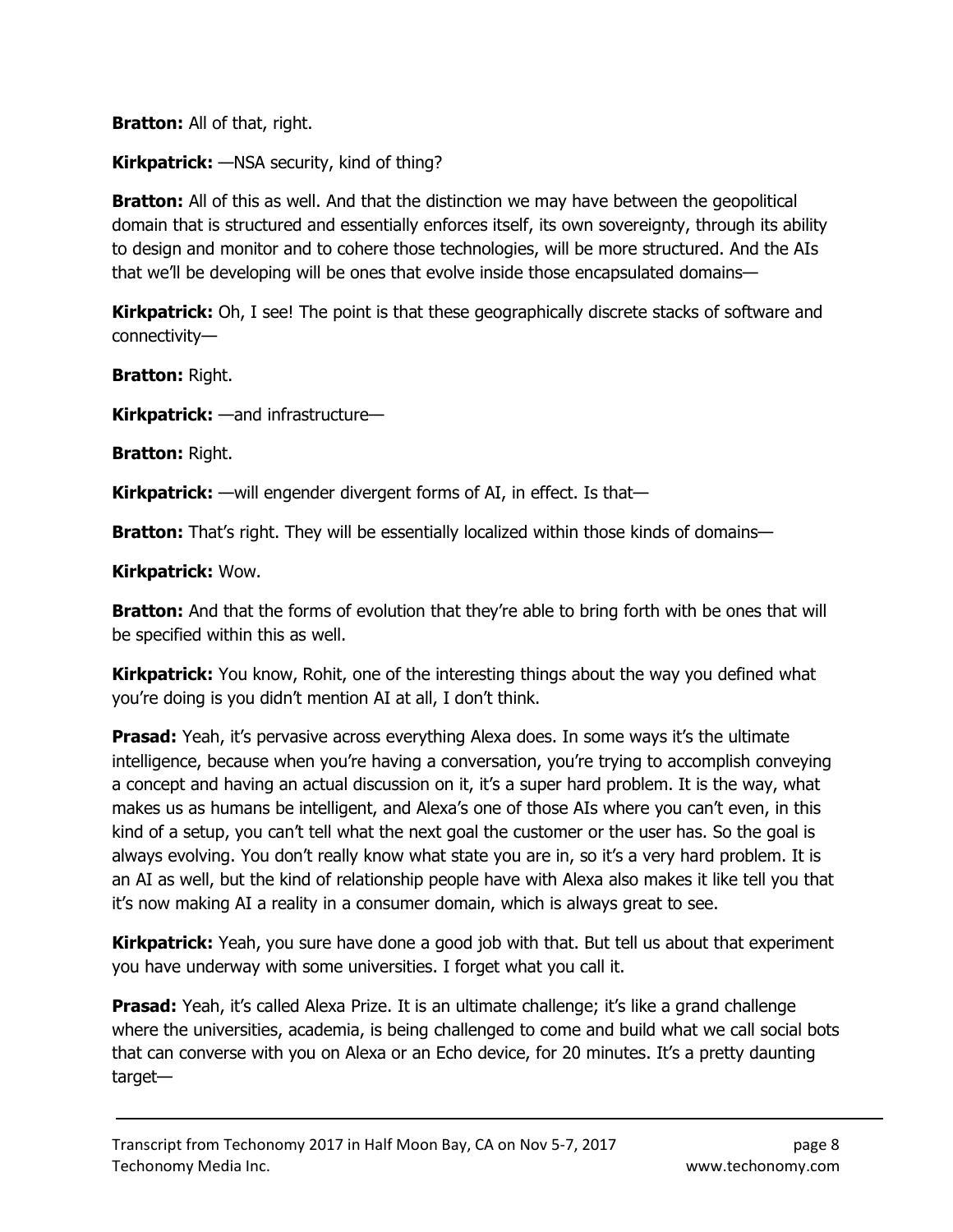### **Kirkpatrick:** Like have a real conversation?

**Prasad:** Have a real conversation on societal topics that you read about in newspapers. So it's meant for that. We're in the first year of that competition. It will take several years to beat that barrier. If you imagine a TED Talk is like 18 minutes, when you're really having a one-way conversation. So a two-way conversation to last 20 minutes is an incredibly hard target to beat. And we're working together with universities, the two things we are doing unique, which is very hard to do with academia, is academia usually doesn't have access to this kind of data. Millions and millions of customers are interacting with these social bots. And second is compute. We gave eight of these credits for these universities to try their best algorithms on scale on the data and the feedback from the customers. So these are the two unique dimensions. But the grand challenge here is to actually have a 20-minute conversation.

**Kirkpatrick:** And people can already see how that's going by doing what with their Alexa?

**Prasad:** Yeah, you just say, "Alexa, let's chat." And you will get one of these social bots that we are right now down to the finalists, where there are only three finalists remaining. When we sent out the application process, hundreds of universities across the world applied. We selected 18 teams; 12 were funded, six participated unfunded. And now we are down to three teams that are in the final stages—

Kirkpatrick: And if you say, "Let's chat," you'll get a random selection of the three?

**Prasad:** Random selection of the bot, yeah.

**Kirkpatrick:** And then that data will all be factored into the competition in effect.

**Prasad:** Yes. So we've already chosen, through customer feedback and one wild card through Amazon, the three finalists. And we'll be hosting the finalists shortly. And then at [AWS] re:Invent, which is at the end of this month, we'll be announcing the finalists.

**Kirkpatrick:** So in other words, how long the conversation lasts is part of the result of the competition?

**Prasad:** Exactly, the length is a metric, barometer. But also how coherent and engaging these AIs are is also important. So it's very hard to continue a conversation if it's not coherent and engaging.

**Kirkpatrick:** Okay, but is that another way of saying how it feels to the homeowner, the person, like another person?

**Prasad:** Or at least an intelligent entity, right? I wouldn't go as far as a person, given where we are in terms of the state of the artificial intelligence. But it is, as you could imagine, is it getting human-like? Definitely.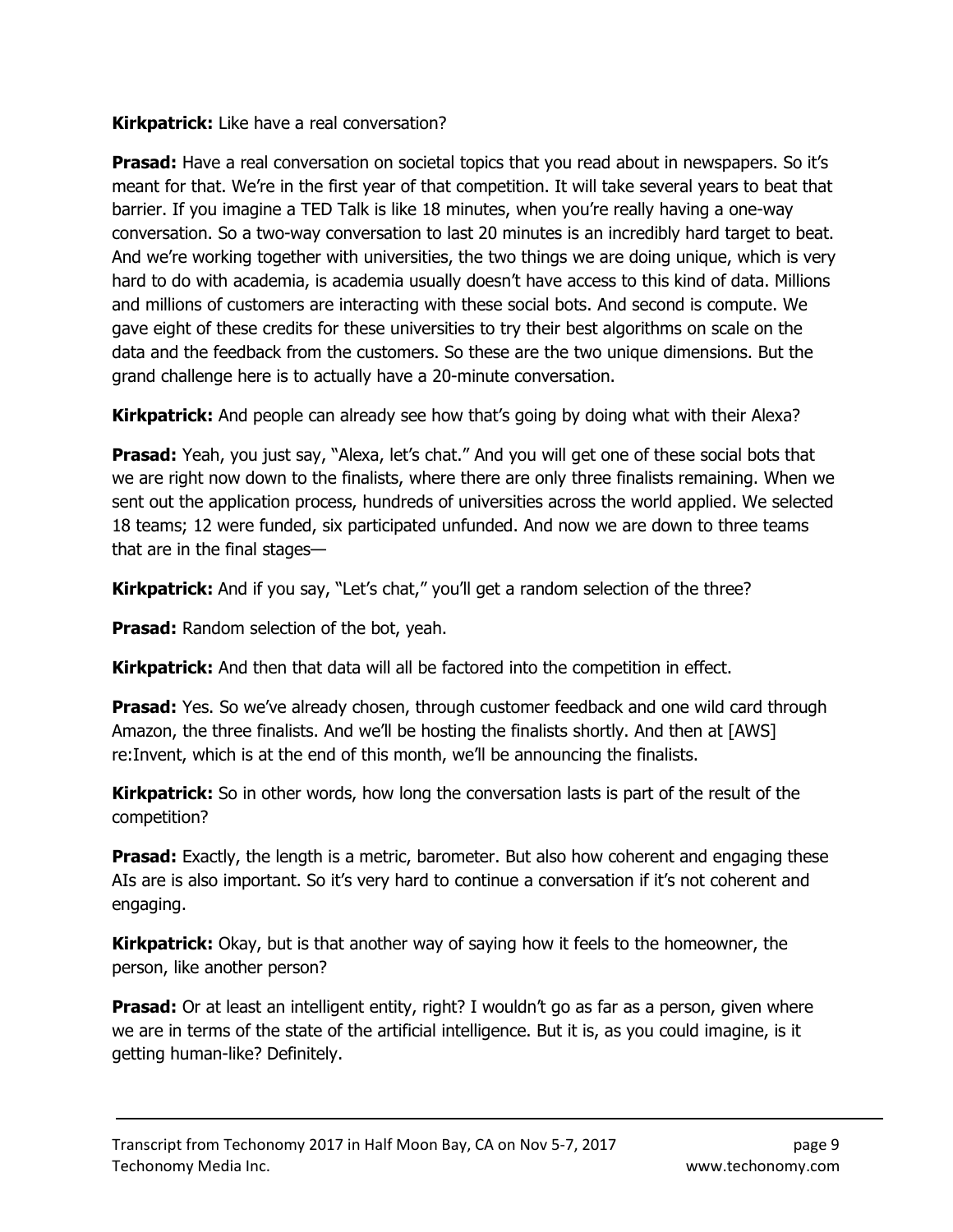**Kirkpatrick:** I want to go back to Tessa. The thing that's interesting about Alexa's extraordinary market success is that maybe you've even stumbled into this opportunity to really advance AI more rapidly, because suddenly, you've got this population that's really there just conducting full-time, day-long experiments all the time, right? So you're just moving forward faster than we've ever been able to, in such a system, in a way.

**Prasad:** Absolutely. I think having an AI that is affecting millions of customers, the amount of feedback we are able to get, and all this in a subtle fashion where if Alexa plays a song that you like, you will continue playing it. If it plays a song that wasn't the one you wanted, you're likely to barge in and say, "Alexa, no, no. I don't want that one." These are all signals that make us improve Alexa very fast.

**Kirkpatrick:** Okay, wow. So Tessa, talk about some of the things you've learned about your robots? And first of all, is AI specifically part of how they work, also?

**Lau:** Oh absolutely. I mean, there's a long history of AI robotics and so, you know, you wouldn't have robotics without AI and vice versa, because I think their synergistic and they interplay well with each other. A lot of what we do in robotics started out in the AI community where people didn't know, is it possible to make a machine know how to get from point A to point B? And now we have GPS and now we have robots, right? So there's a long tradition of AI and robotics living together. What we're doing right now, I think, is sort of the first step. And there's a lot more complexity down the road that you can get to once robotics is maturing and is getting more widely spread. What we're doing right now is really just scratching the surface of what really can be done with robotics and AI.

**Kirkpatrick:** But talk about what you're learning about the interaction between people and robots. Because there's some interesting situations that you've been experimenting with.

**Lau:** Yeah, well, similar to how we have a lot of experience with Alexa and talking to people, we're getting a lot of experience with robots interacting with people. We've done almost 200,000 deliveries to guests in hotels. That is many robot hours of time in human-facing environments. And we're learning from all of that interaction. And one of the interesting things that I've realized is that as we're collecting all of this data, we're designing the systems as we go. And we're designing the systems to cope with the kinds of situations that come up in dayto-day usage. And so, you know, the way that you treat that robot in that hotel, actually will influence how it behaves in the future. Because we're programming it to deal with whatever happens to it. If you're nice to your robot and are enjoying its company and we see that. That's something that guests like in a hotel; we'll program in more interactions like that. We'll make it more social, more engaging. If people start abusing our robots, then we're going to program in self-defense into our robots.

**Kirkpatrick:** And that has happened, right?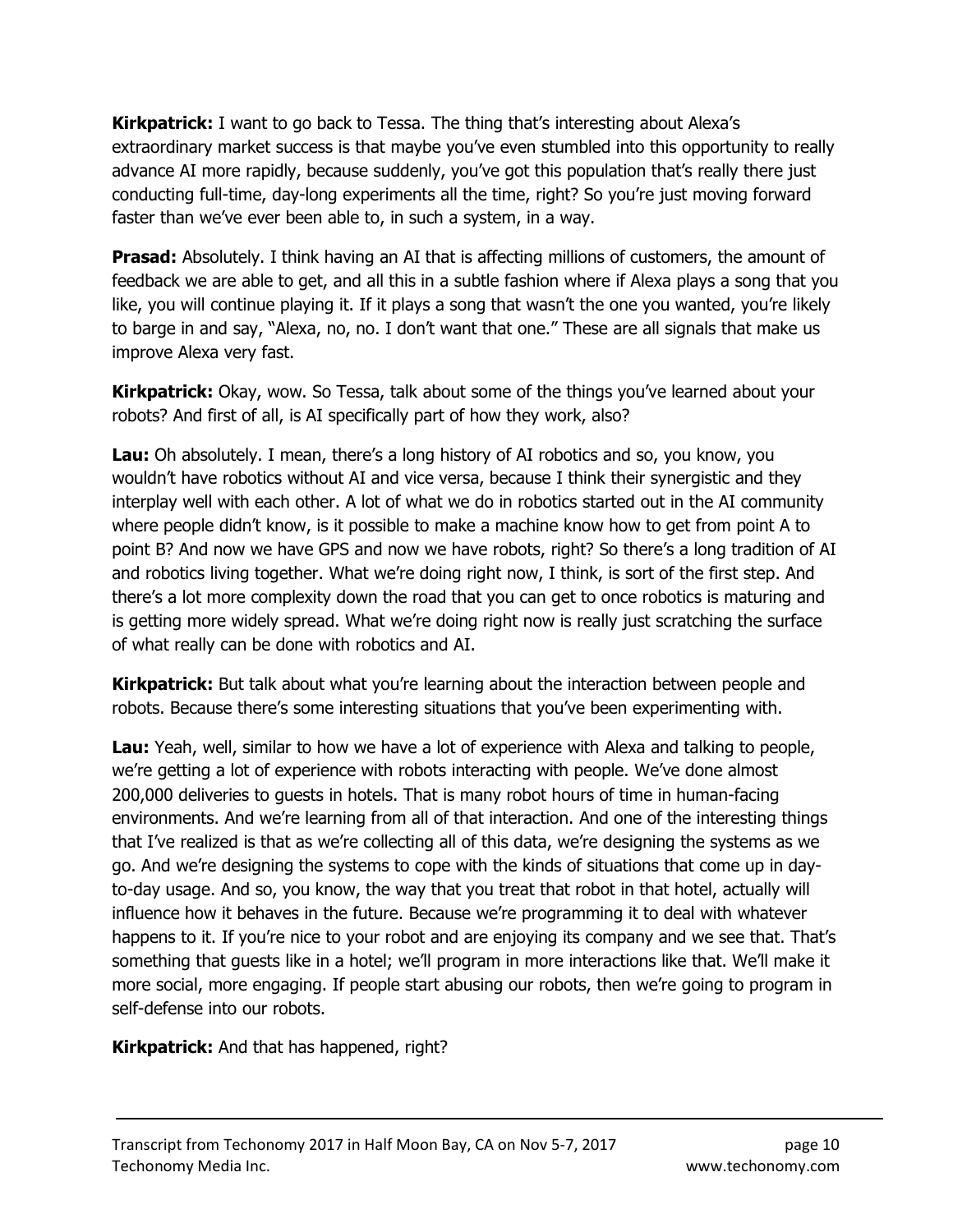**Lau:** And that *has* happened. I would love to say that everyone who has ever stayed in one of our hotels is sober and well-behaved. That is not the case.

# [LAUGHTER]

**Kirkpatrick:** So what have you done to give the robots self-defense capabilities?

Lau: I would love to say that we put a Taser in them, but they wouldn't let us.

### [LAUGHTER]

So you know what we do right now is, since robotics is so young, as a field, and getting robots out there into the world is so new, our first step has been to make our robots vulnerable, and polite, and well-meaning. But mostly, we want people to think of our robots as needing protection and needing help. And that's its first line of self-defense, honestly. Because if it's got those big blinky eyes and it makes you think, "Aww," then you're going to help it. You're going to not try to abuse it and if you see someone else abusing it, then you're more likely to empathize with the robot. And honestly, that's how we're trying to give our robots an ability to defend themselves.

**Kirkpatrick:** Now, Benjamin, I have to just note that a number of the things that we've just heard at this end of the panel could be said to be anthropomorphizing kinds of things, which you were arguing against before. So any thoughts on that?

**Bratton:** Well I would say that the difference—what I'm talking about in terms of anthropomorphizing and embodiment of artificial intelligence are—I want to make this distinction—two different things. I mean, to me, Alexa is a robot. It's just a robot that's optimized for one kind of sensory capacity, which is, you know, hearing. And it's optimized for understanding how bipedal hominids vocalize at it and to understand that hearing. But it could be used for lots of different kinds of hearing. It's not ambulatory. It's not embodied in the world in the same sort of way. And so the way in which it can learn about its world through its sensory apparatus, and then learn how to think about its world, through its sensory apparatus, is differentiated. So I see these as two kind of species that are sort of evolving for different niches and different ecologies and will be relatively successful or unsuccessful accordingly in this way or another.

The question, though, this is a different point I would make, between how we interact with it. And to me, I would also say that in addition to that, some of the things that you've been talking about, Alexa, these are interfaces, right? This is a form H/AI ID, human/artificial intelligence interaction design, as much as it of the actual AI itself. And I would be wondering if you guys have done—answered this question of sort of—as I brought up—sort of the folk ontologies about AI that we have, that we wrestle with. If you guys have done any work about how your users think Alexa is working? How they imagine it to be working?

Kirkpatrick: Ah-ha! Interesting question.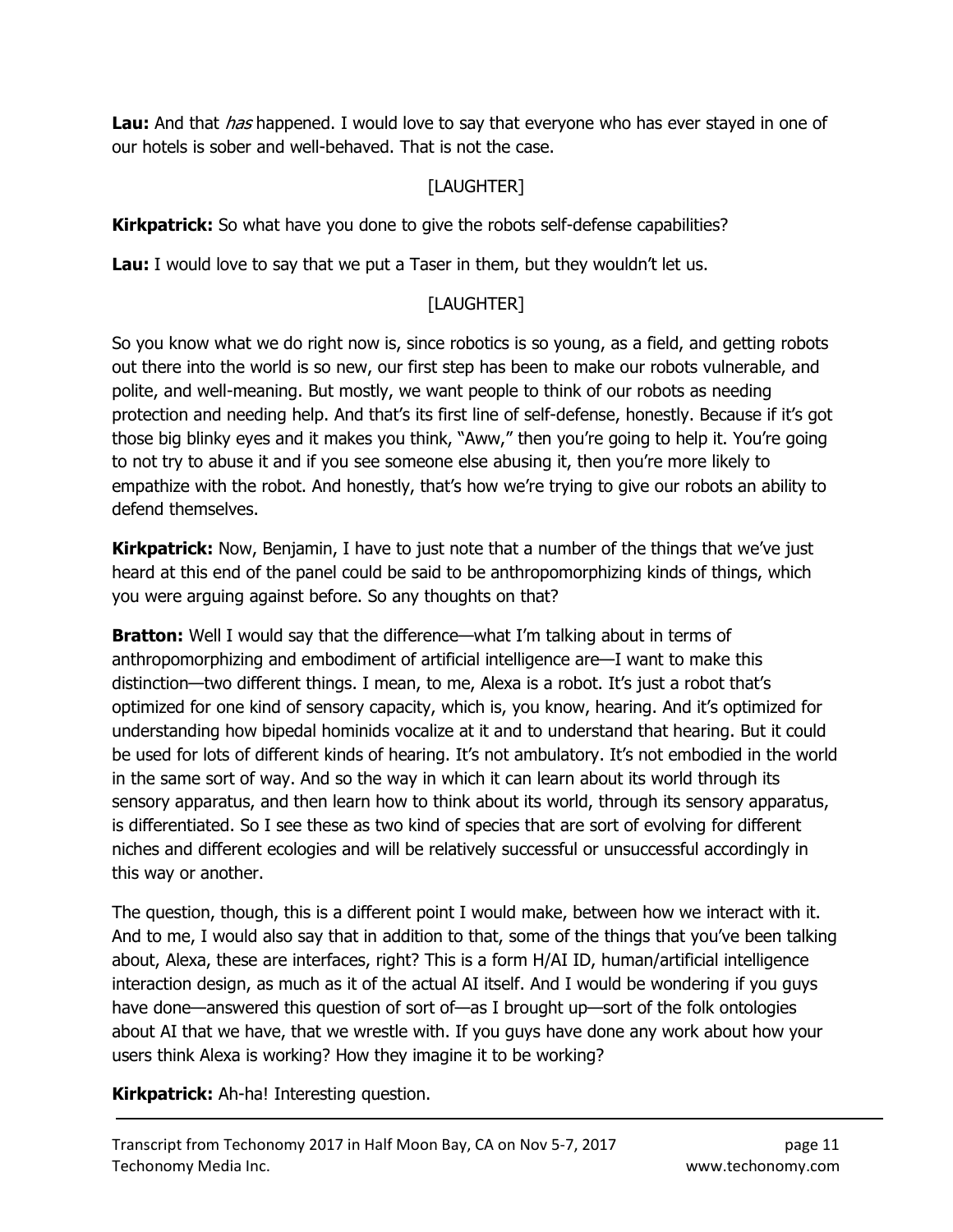**Bratton:** What happens when they say, "What's going on in there when I say 'reorder something'?" What do they imagine is going on? And how far is that from the reality? And whether or not you think that gap matters? And if so, why? Maybe a way of thinking. I mean, it's a way of phrasing this question, like: what some of the dangers of anthropomorphic illusions might be? Or what their power might be.

### **Kirkpatrick:** Do you want to quickly take that?

**Prasad:** It's still an early problem. There are also a lot of things, which are different, between transactional activities versus when people are saying, "I'm depressed. I want to commit suicide." These are different thoughts where we have gone into looking more deeply into what Alexa's response should be. But it's still early, I would say, in terms of what—the capabilities are expanding and we definitely have the opportunity of learning more in that dimension. But we have given a lot of thought there in terms of also, how Alexa responds. And in design, by making sure there are no misconceptions there.

**Kirkpatrick:** I want to get your thoughts, Mary Lou, on any of this, but before we go off of you, Rohit, talk quickly about what you've learned about how [those with autism] have responded. Because that was so interesting.

**Prasad:** Yeah, there's two—this has been a surprise with Alexa—the two places where it's been really humbling in seeing how Alexa has been adopted. One has been in the mobility community, where people are disabled or can't move or aren't mobile enough and it has really helped in that setting where you don't have to move your arms, hands, and you can just speak to Alexa and get entertained or get information, turn on your smart home lights, where we know customers who have outfitted in their parents' house all the lights with the connectivity of the hub so that now you can just have Alexa issue commands—fulfill commands that you are issuing.

And the second has been—this has been on my friends who have autistic kids, and they have felt like how the kids have been interacting with Alexa has built their own confidence. And that's something that I didn't think of when we were building Alexa.

Kirkpatrick: So really unexpected, even medical, implications. Unexpected.

But Mary Lou, any thoughts? And among many things, I want to know whether you are going to be building an emergent AI with your system as well? But keep going.

**Jepsen:** I think AI is pretty limiting. I mean it's religious math; it's a program. It's over-blown right now. I say this as a former student of Marvin Minsky, one of the founders of AI. But at the time AI was starting, when it was coined in the '50s and the '60s, Doug Engelbart and a bunch of people said, "Well I don't want AI, I want,"—and they thought it was cute, they inverted it, "IA." So what if we make our brains smarter instead? We're more creative. We've got 100 billion neurons, each with 100,000 different connections. Can we swirl our minds around with each other? We're going to deal with the trust. We're going to have to deal with—apparently we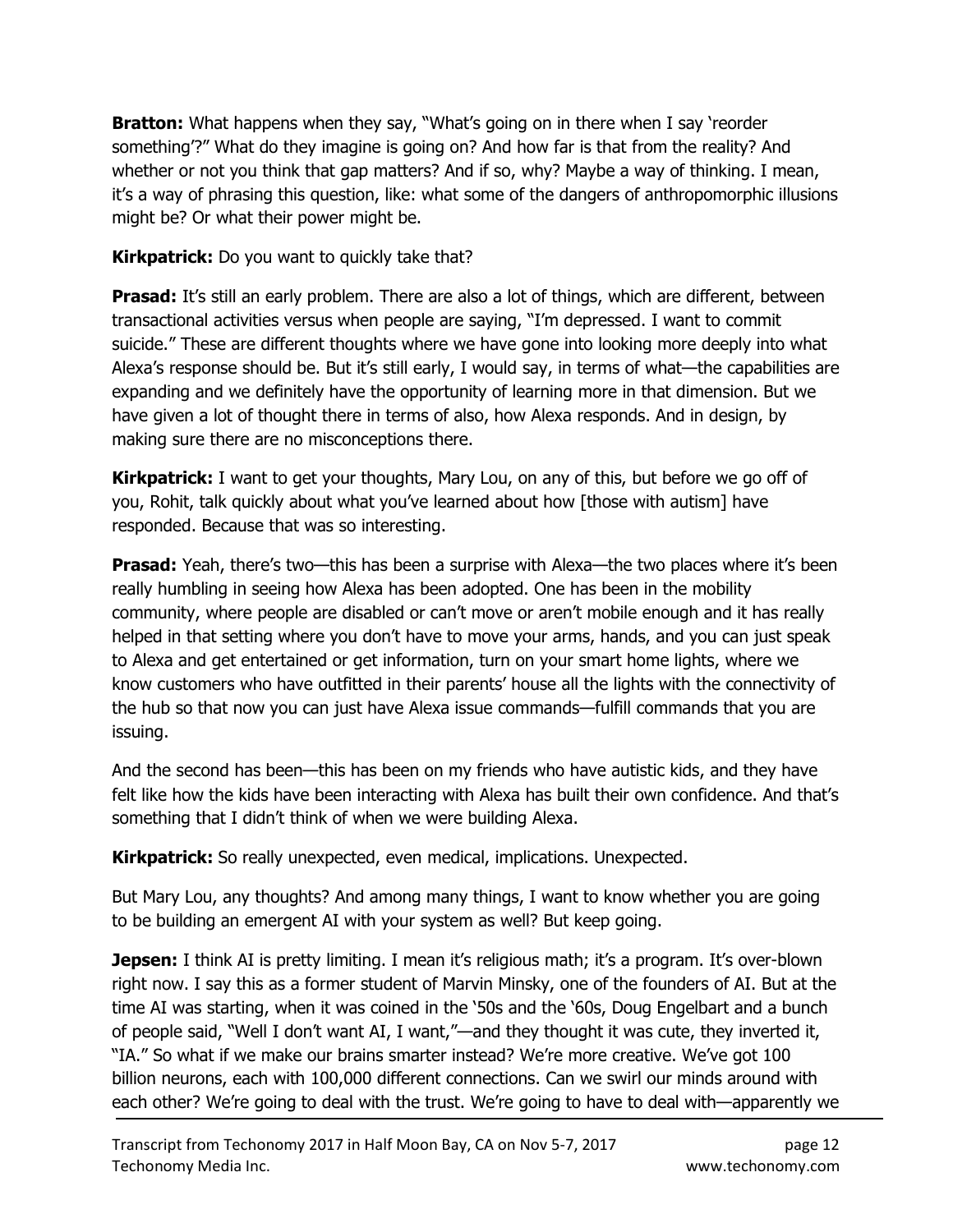hear 200 different lies a day. I'm not saying anybody's lying, but like, you know, maybe I look fat in this dress or whatever. You know, like the truth is something—then that's not the worst of it. I think the person in the White House probably is unfiltered but otherwise, we tend to filter part of social lubricant.

So what happens when we can—you know, you can learn all I know about optics and electronics, and I can know all you know about AI. What would happen if we would collaborate and transcend language with these parts of our brain? We should be able to do a lot more, a lot faster. Are there all kinds of privacy and legal issues? Could you imagine Human Resources in that meeting where we're sharing our minds? I mean—

# [LAUGHTER]

**Kirkpatrick:** When you really fully believe that kind of problem is going to be before us in a small number of years?

**Jepsen:** Yeah, in less than ten years. I really firmly—it's inevitable. The physics are inevitable, whether we execute or somebody—and right now, when you have the national academies of science of most every developed country in the world saying, "Of the top five things you can do as a technologist, reverse engineering the brain is on that list," so there are many approaches. Not like ours, so a lot of different approaches doing brain-computer interfaces and so forth, trying to crack this problem. A *ton* of funding going into it. We can make much more progress using the consumer electronics manufacture and supply chain of Asia as is, with the discontinuity of Moore's law. But, you know, I guess the fundamental thing is how do we do this responsibly? Which is why I decided to spin out and do a start-up—

**Kirkpatrick:** Because you were at Facebook before doing some similar work?

**Jepsen:** Well no. I wasn't doing this at Facebook. And in fact, you know—

Kirkpatrick: But Facebook has talked about doing this kind of thing themselves.

**Jepsen:** Facebook has talked about it, but Mark wouldn't let me do it. Which is one of the reasons I spun out. Mark Zuckerberg wouldn't let me do it. But like actually, I went to MIT to do this in 2005. And I got distracted with Nicholas and we started One Laptop Per Child because I thought I could get it done faster. Then I pitched this to Sergey Brin and he acquired my company in—I don't know, 2012. So I went and helped start Google X. And I thought, you know, "Oh I come into Google X, I want to do this brain-computer interface," and Sergey said, "No! You have to do this other stuff first." Because it was more valuable to Google. So I've been wanting to do this for a long time. I think a lot of people have been wanting to do it for a long time.

So I forget the question. Oh, AI realized. So what happened is that we can amplify human excellence. Like, how do we get better at what we do? How do we see how we get better? How do we monitor that? I mean you've got like programs like "Couch Potato to 10k in Three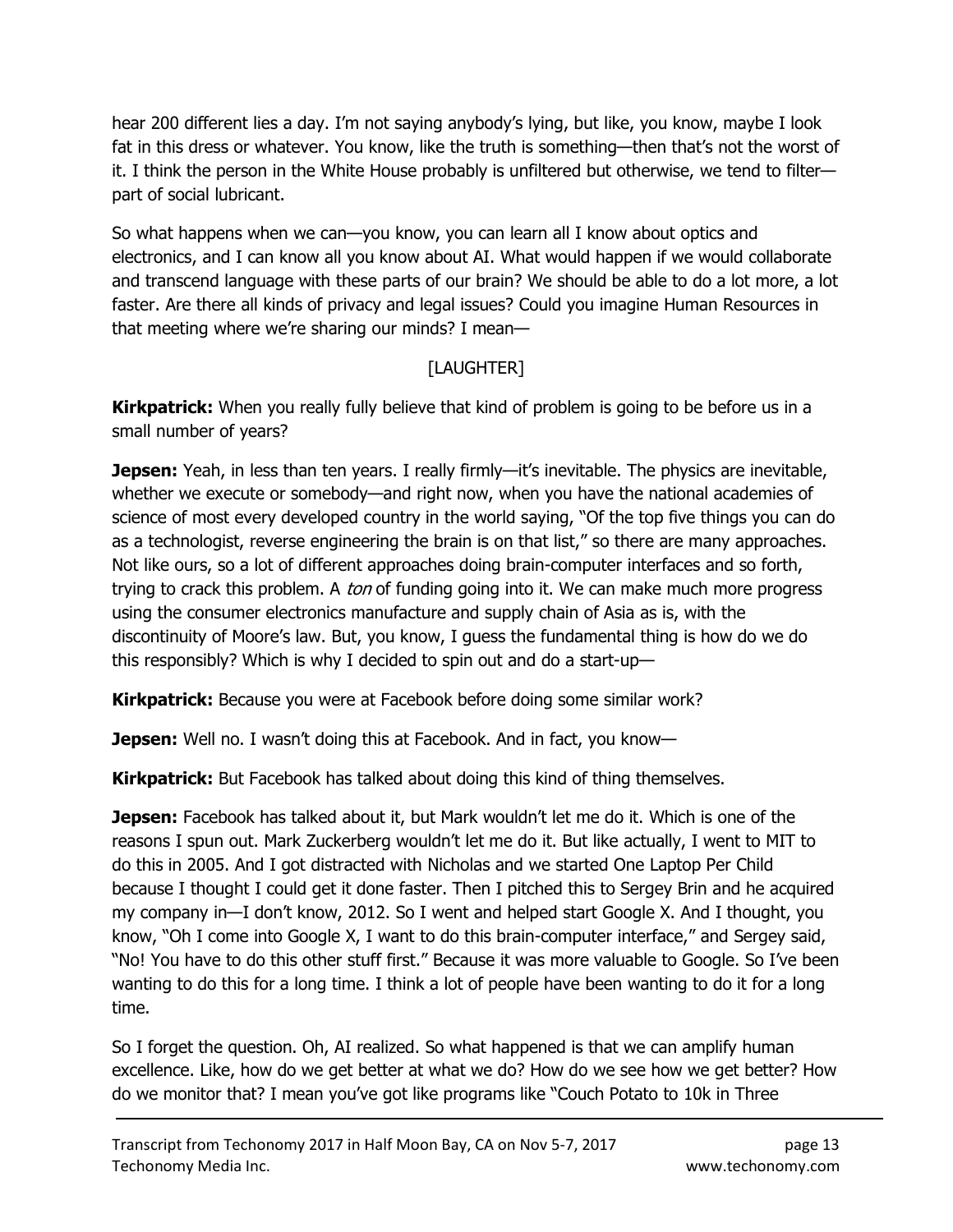Months." What does that mean for our ability to learn? A lot of us think that we can't, particularly in science and technology, where if you miss one key thing in math, you feel like sort of like you're blocked, almost, from it. So we can fix these things.

**Kirkpatrick:** Okay, I definitely want to hear from people in the audience, and comments are allowed, as well as questions. But Benjamin's been making some interesting facial expressions, so I want to hear what you have to say.

**Bratton:** As is my wont.

Kirkpatrick: Go ahead.

**Bratton:** I tend to do. I wanted to defend language for a moment in this process, if I could, and do it without language.

I would want to suggest that perhaps the question of augmenting intelligence, and the augmentation of intelligence, should be something, if we think about this as the function of AI, rather than AI in a Petri dish that's sort of all by itself, intelligence exists in the world around us at many different scales and many different tempos, or across the phyla in many different ways. And if we're thinking about AI as something that would amplify and augment those, it should be something more broadly conceived.

I would also insert into the discussion—this goes, again, to maybe the question of what do we mean by intelligence? I'm suspicious of the notion that—and perhaps it's because I haven't heard it—that our thoughts really are so fully formed before we articulate them, through language, through drawing, through inscription, through typing, through writing—I have a sense that, from my own work, that it's in fact the actual act of sort of collapsing the field condition into—

**Kirkpatrick:** Expressing them is what creates them. Yeah.

**Bratton:** —into the particle of semantic syntax, that is part of the process. And that even if we were able to sense a thought at absolutely, super-low resolution that the thought that would be captured and expressed in the form of a CAD program or something, would be quite noisy and fuzzy, because thoughts are noisy and fuzzy and they require this process. And so perhaps the convergences that we're talking about are ones that are external as well as internal in this—

**Kirkpatrick:** Interesting. What do you say? What do you say to that?

Bratton: I just wanted to ask-

**Jepsen:** Oh it's a function of speech, too, you have to—you know, the near-sighted Mesopotamians were the special people that etched the cuneiforms to like invent writing back thousands of years ago, and they needed to be near-sighted because it was hard to etch. So you know, that was super key for the development of writing, and then we got away from tablets and got ballpoint pens from NASA and so forth. Sure, so writing got easier. But what if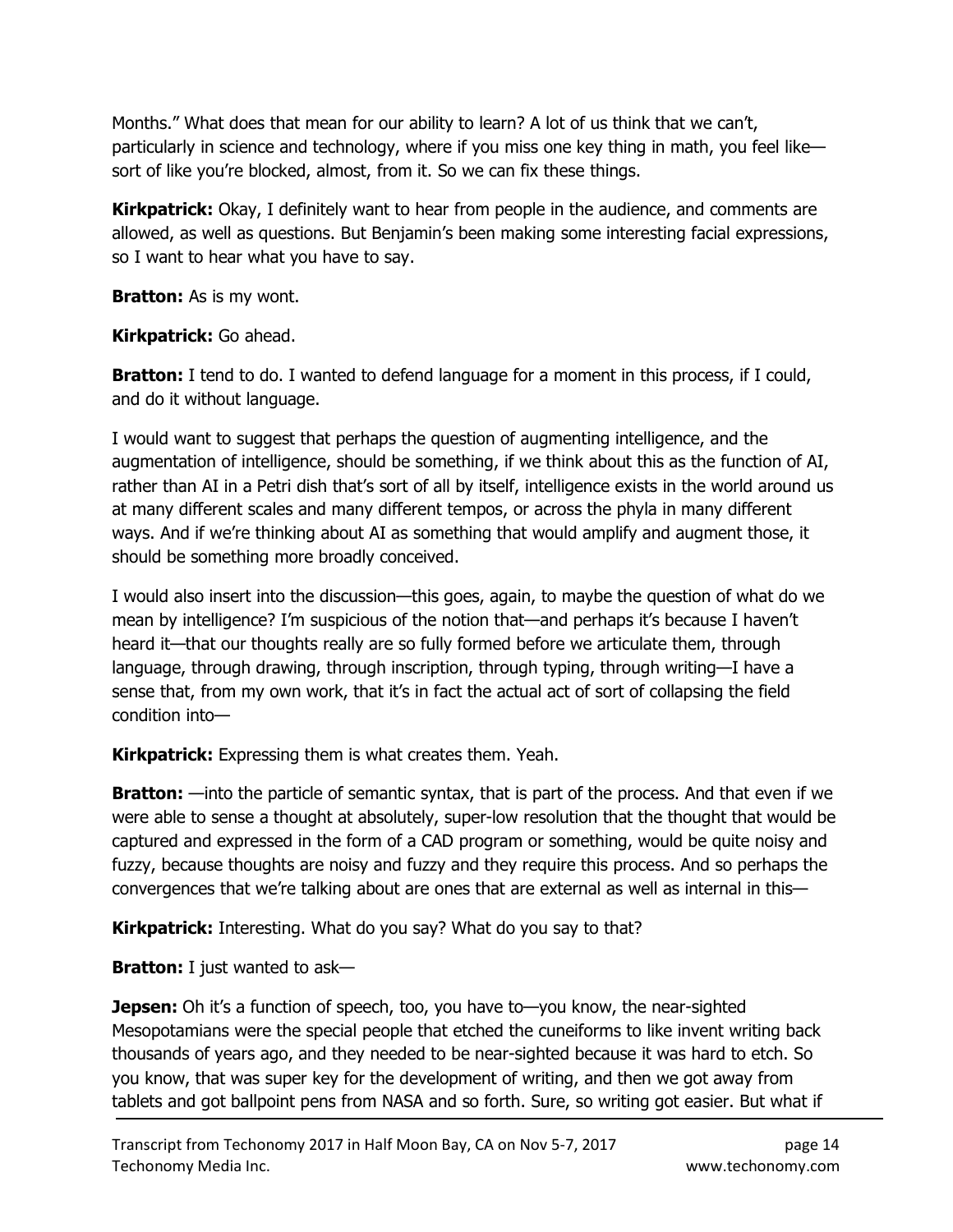you had a visual idea and could just dump? What if you could get the layers of music out of your head? It's very hard to do that by repetitive hitting something like at the right exact tempo. What if you could just get the rough cut out onto your computer? What if you've got writer's block, why? What are the converging—or diverging ideas going on? And then, you know, a final thought: We're not the only thing with brains on this planet—which is just to follow up on your thread. Octopuses have neurons all over their bodies. They might be much better able to solve certain kinds of neural nets or problems or whatever kinds of problems, because they're wired—

**Kirkpatrick:** Oh and we'll able to figure that out, down the road, using your same technology in some possible world.

**Jepsen:** Or just like the ones with the great smell that can smell land mines or cancer on you. What if they could tell you? You know, your dog could tell you they thought you had cancer or you have a disease.

**Kirkpatrick:** Yeah, so communicating with animals is also one of the implications, potentially down the road of such technology?

**Jepsen:** Right. We might stop eating them and start collaborating with them.

**Kirkpatrick:** That's interesting, but let me just ask you. Tell me if I'm channeling you correctly in response to what he said about the expression and the thought.

Jepsen: Oh sure.

Kirkpatrick: Because isn't it reasonable to think—and maybe Benjamin, also—that if we had the capability that you're describing, Mary Lou, that in itself could become a new form of expression itself—

Jepsen: Yeah, that's the point. Yes.

**Kirkpatrick:** —therefore it would just become yet another one of those processes by which our thought is expressed.

Jepsen: Right.

**Kirkpatrick:** Now it might be noisy. Who knows?

Jepsen: If, when-I mean, we get better at it.

**Bratton:** It's a kind of language.

**Jepsen:** It's not a language. It's okay, if you say visual and music are languages, sure. But right now all I can get out of my head is by moving my mouth, perhaps dancing, and typing my fingers. If I draw it's pretty slow. And if I could just get the image out of my head, it would be so much easier. Even a rough cut for me to develop.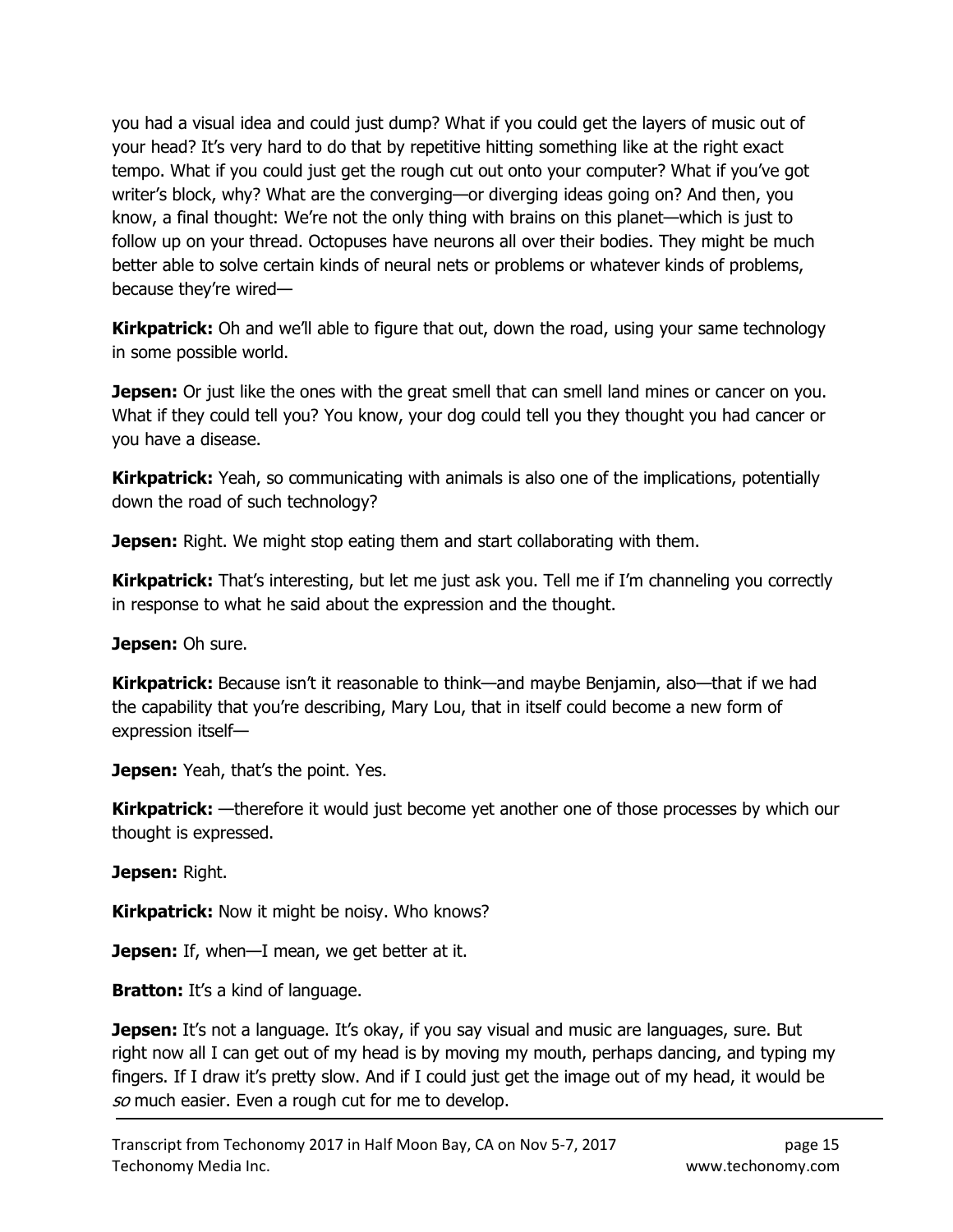**Bratton:** I'm all for the AI cuttlefish. The whole thing's worth it for that.

**Prasad:** I think there will be some language needed to even convey that concept. I'm with Mary in terms of how it's going to get manifested, but the expression requires conveying your thought in a certain form. And how that will be communicated across different species, a human machine, there will have need to be a certain media. I think language will play its part. Many other modalities will play its part as well, because you do need to convey that concept in one form or another.

**Kirkpatrick:** But as a computer scientist working in AI, when you hear Mary Lou say what she thinks is possible, do you pretty much think that she's in the right ballpark?

**Prasad:** Yes. I think that in my former life, in terms of in a different company, where we were doing a lot of DARPA work and we are looking at brain signals for ways for communicating. So it will happen. And all of the other things Mary mentioned is also going to become supremely important when something like that does materialize.

**Kirkpatrick:** Thank you for saying that. There's a hand back there. Let's quickly identify yourself. We'll try to get as many voices on the table as we can.

Reynolds: Name is Josh Reynolds, Rob Roy Consulting. Question is this: I appreciate, Benjamin, you bringing up the importance of making sure that the human side of this is considered very much as well, and Mary Lou, I very much appreciate you being the first panelist to talk about intelligence augmentation.

My question is this: I've heard an awful lot of discussion of about how the human brain and human language can trigger computing. I would love to hear to what extent are each of you concerned about the impact this has on the development of human cognition? To what extent should we be concerned about atrophy of neural processes? And to what extent should we be worried about being so lazy?

**Kirkpatrick:** Okay, hold those responses. I think that's an interesting comment in itself, if you take the question mark off it. So who else has anything else they want to say before we— Dimitri, please get the mike over here.

**Audience Member:** So to me the most obvious sort of concern here deals with the intermediation and the agency and autonomy and authentication, right? Because what all of these technologies are doing is they're disintermediating people, increasingly, right? So when you're talking about thinking, for example, there needs to be some type of technology that's translating those thoughts to each person. So my concern with all these technologies is—and this is my question—are you thinking about how this—what the intermediation process is and how that safeguards our agency and autonomy in this future that we're engineering?

**Kirkpatrick:** Okay, I want to hear one or two more voices before we go to the audience, unless—okay, back there? Right straight back. And then we'll go there and then we'll hear—I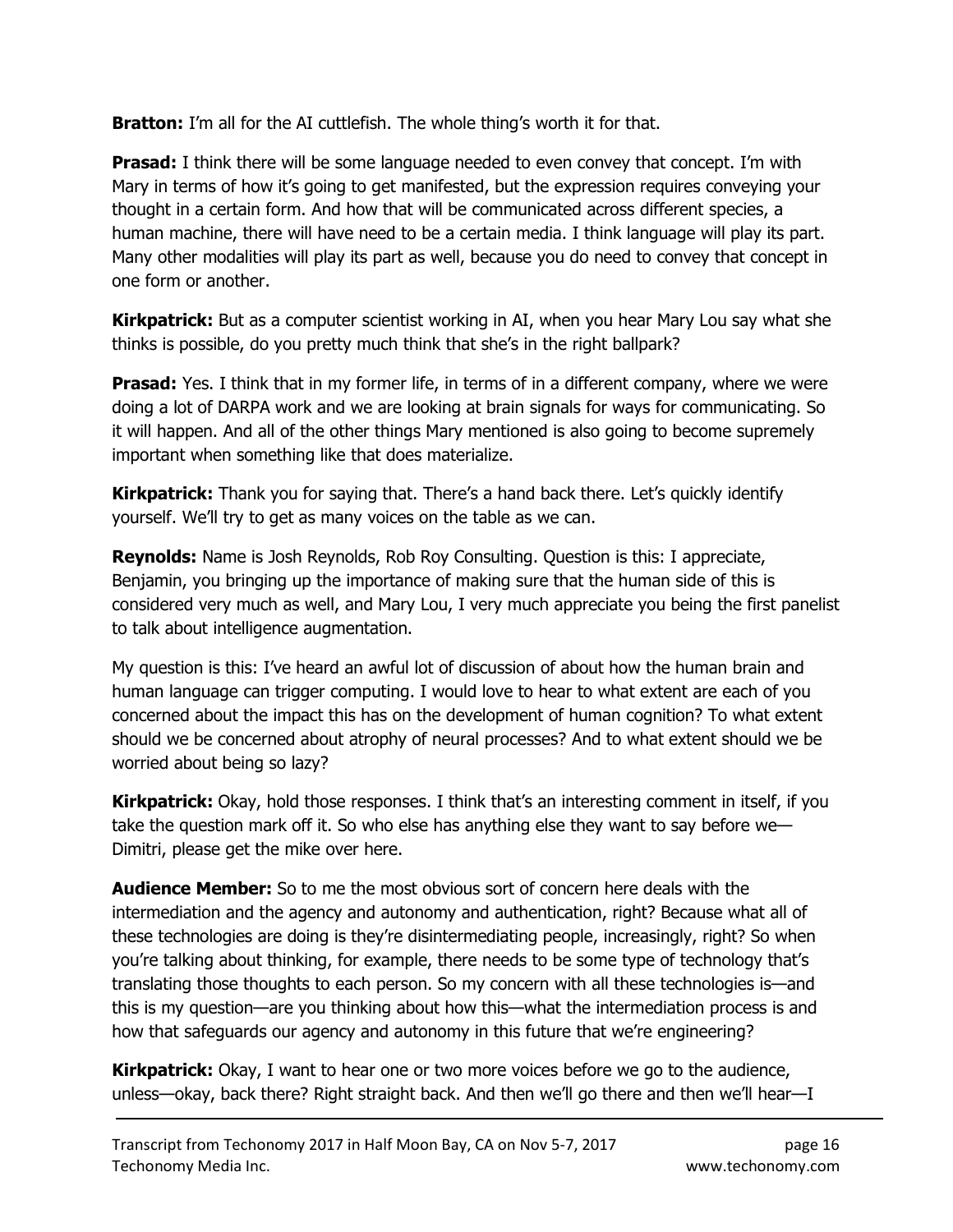am the one who sees the clock, so I know what we're up against here. Okay. Identify yourself, please.

**Kibbey:** Lowinn Kibbey. This may be more for Ben and Mary Lou, but are we skipping past the concern and fear of super-artificial intelligence in saying that we can use this type of technology to imbue ourselves with greater intelligence? And therefore, it's not a threat but an enabler?

Kirkpatrick: Hm, really interesting question. Okay, one last over there.

**Herman:** Hi, David Herman, co-founder of PsyML. I think when like the general premise an issue here is the idea of the objective function. What is the robot, what is the system being trained to do? What is the objective? I hear a lot of talk and, you know, a lot of startups I interact with it's this idea of utility, you know, what is this useful for? What can this do better for me? Outside of the concept of the human interaction. And, you know, you see a lot of people from backgrounds in computer science and machine learning and AI, with a real kind of gap from people from human psychology. And for me, really successful innovation is things that bring more humanity to a system, and so how are you thinking about that? Where you're building things that aren't just useful, but trusted?

**Kirkpatrick:** Okay, great. Let's go to Robin and one last person and then—sorry to pile them all up, but I think we got a bunch of interesting ideas out here anyway.

Kim: Sure, Robin Kim from Ruder Finn. This probably builds on some of the other questions. There is often an assumption and a crisis of identity. Okay, as human beings interact machines and we're seeing a lot of studies that show that early childhood development. Kids are getting more curious when it comes to interaction but they're also getting less polite. How are you tracking the etiquette and the emotional intelligence and that impact on kids, early childhood development? And are you building that into how you're channeling AI and robotics to deal with it, beyond self-defense.

**Kirkpatrick:** That's a great question.

**Jepsen:** For the one about disintermediation through communicating with thought. I would actually say the opposite. Sharing your brain with somebody is probably going to be more intimate than sex. In terms of the concern for children, I don't think we're going to let children use our systems. I can't remember your question, big AI? No, is AI going to be more powerful? The question and the reason we're talking about all of this—

**Kirkpatrick:** Computers, like, it's the HAL problem.

**Jepsen:** Right. The reason we're talking about all this is so that we can define what it means to be responsible. That's why we need to have these open discussions about this.

Kirkpatrick: Okay, yeah.